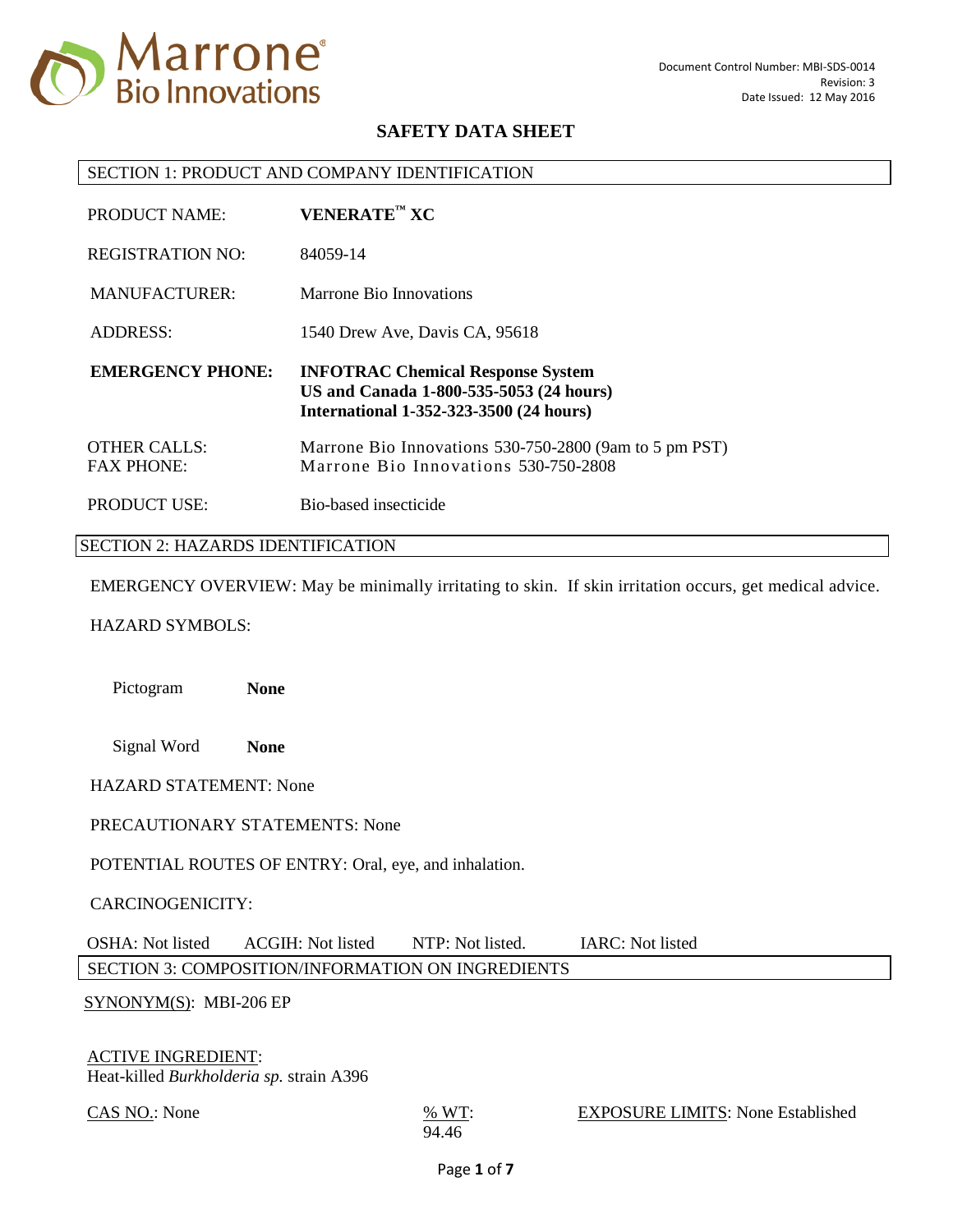

# OTHER INGREDIENTS:

5.54 % inert, non-reactive

# SECTION 4: FIRST AID MEASURES

EYES: Hold eye open and rinse slowly and gently with water for at least 15 minutes. Remove contact lenses, if present, after the first 5 minutes, then continue rinsing eyes. Do not use an eye ointment. Call poison control center or doctor for treatment advice.

SKIN: Remove contaminated clothing. Rinse skin immediately with plenty of water for at least 15-20 minutes. Call a poison control center or doctor for treatment advice.

INGESTION: Call a poison control center or doctor immediately for treatment advice. Have person sip a glass of water if able to swallow. Do not induce vomiting unless told to by a poison control center or physician. Do not give anything by mouth to an unconscious person.

INHALATION: Remove person to fresh air. If the person is not breathing, call 911 or an ambulance, then give artificial respiration, preferably mouth-to-mouth if possible. Call a poison control center or doctor for treatment.

### SECTION 5: FIRE-FIGHTING MEASURES

### FLAMMABLE LIMITS IN AIR, (% BY VOLUME)

| UPPER: | Not applicable. |
|--------|-----------------|
| LOWER: | Not applicable. |

FLASH POINT: Not applicable.

AUTOIGNITION TEMPERATURE: Not applicable.

| NFPA HAZARD CLASSIFICATION        |                  |               |
|-----------------------------------|------------------|---------------|
| HEAITH:0                          | FLAMMABILITY: 0  | REACTIVITY: 0 |
|                                   |                  |               |
| <b>HMIS HAZARD CLASSIFICATION</b> |                  |               |
| HEAITH:0                          | FI.AMMABILITY: 0 | REACTIVITY: 0 |
|                                   |                  |               |

EXTINGUISHING MEDIA: Use extinguishing media appropriate for the surrounding fire.

# SPECIAL FIRE FIGHTING PROCEDURES: None

UNUSUAL FIRE AND EXPLOSION HAZARDS: None

HAZARDOUS DECOMPOSITION PRODUCTS: None

### SECTION 6: ACCIDENTAL RELEASE MEASURES

ACCIDENTAL RELEASE MEASURES: Wear suitable clothing such as eye protection, long-sleeved shirt, pants and shoes with socks. If spilled, contain - prevent run off into drains and waterways. Absorb liquid with an inert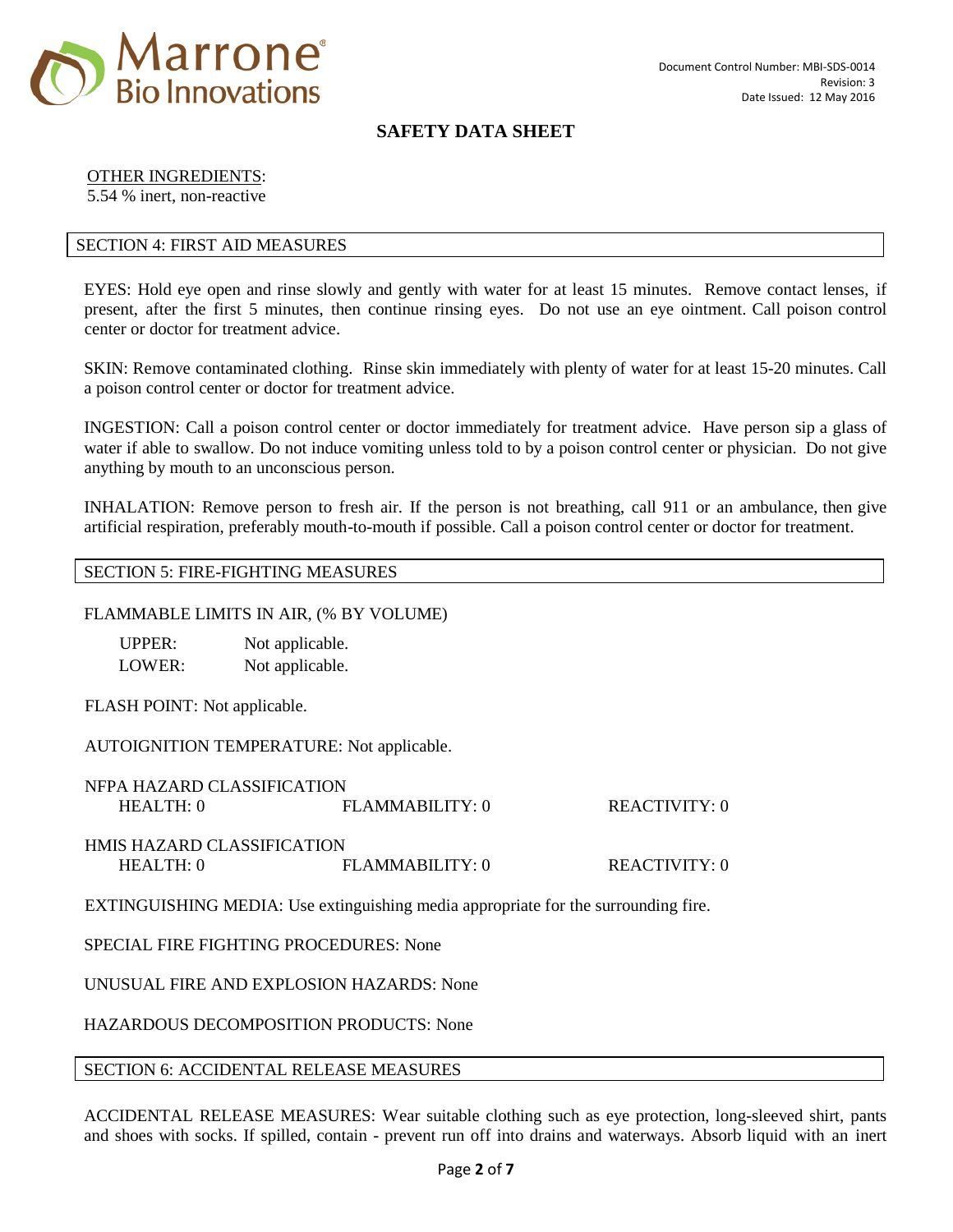

absorbent material. Seal absorbent material in a closed labeled container and dispose of in accordance with local ordinances.

# SECTION 7: HANDLING AND STORAGE

HANDLING AND STORAGE: Store in the closed, original container in a well-ventilated area out of direct sunlight. Keep containers closed when not in use. Empty container completely and dispose of in accordance with all applicable federal, state and local environmental regulations.

OTHER PRECAUTIONS: No special precautions.

## SECTION 8: EXPOSURE CONTROLS/PERSONAL PROTECTION

ENGINEERING CONTROLS: Spill controls should be provided for working with large quantities.

VENTILATION: No TLV assigned. Provide exhaust ventilation or other engineering controls to keep the airborne concentrations of vapors and aerosols below the exposure levels. Ensure that eyewash stations and safety showers are proximal to the work-station location.

RESPIRATORY PROTECTION: Use a dust/mist filtering respirator meeting NIOSH standards of at least N-95, R-95 or P-95.

EYE PROTECTION: Safety goggles or glasses with side shields advisable when handling liquid.

SKIN PROTECTION: Wear gloves made of Latex or other impervious material.

OTHER PROTECTIVE CLOTHING OR EQUIPMENT: Clothing to prevent prolonged skin contact as needed such as long-sleeved shirt, long pants and shoes with socks.

WORK HYGIENIC PRACTICES: Wash any contamination from skin or eyes immediately. Wash hands and exposed skin before eating, drinking, smoking, after work, or using the toilet.

### SECTION 9: PHYSICAL AND CHEMICAL PROPERTIES

PHYSICAL STATE: Liquid COLOR: Light brown ODOR: Straw-like  $pH:$  6 to 8 DENSITY: 1 g/mL SOLUBILITY IN WATER: Miscible in water BOILING POINT/RANGE: Not determined FREEZING/MELTING POINT: Not determined FLASH POINT: Not determined EVAPORATION RATE: Not determined FLAMMABILITY (SOLID. GAS): Not determined UPPER FLAMMABILITY LIMITS: Not determined LOWER FLAMABILITY LIMITS: Not determined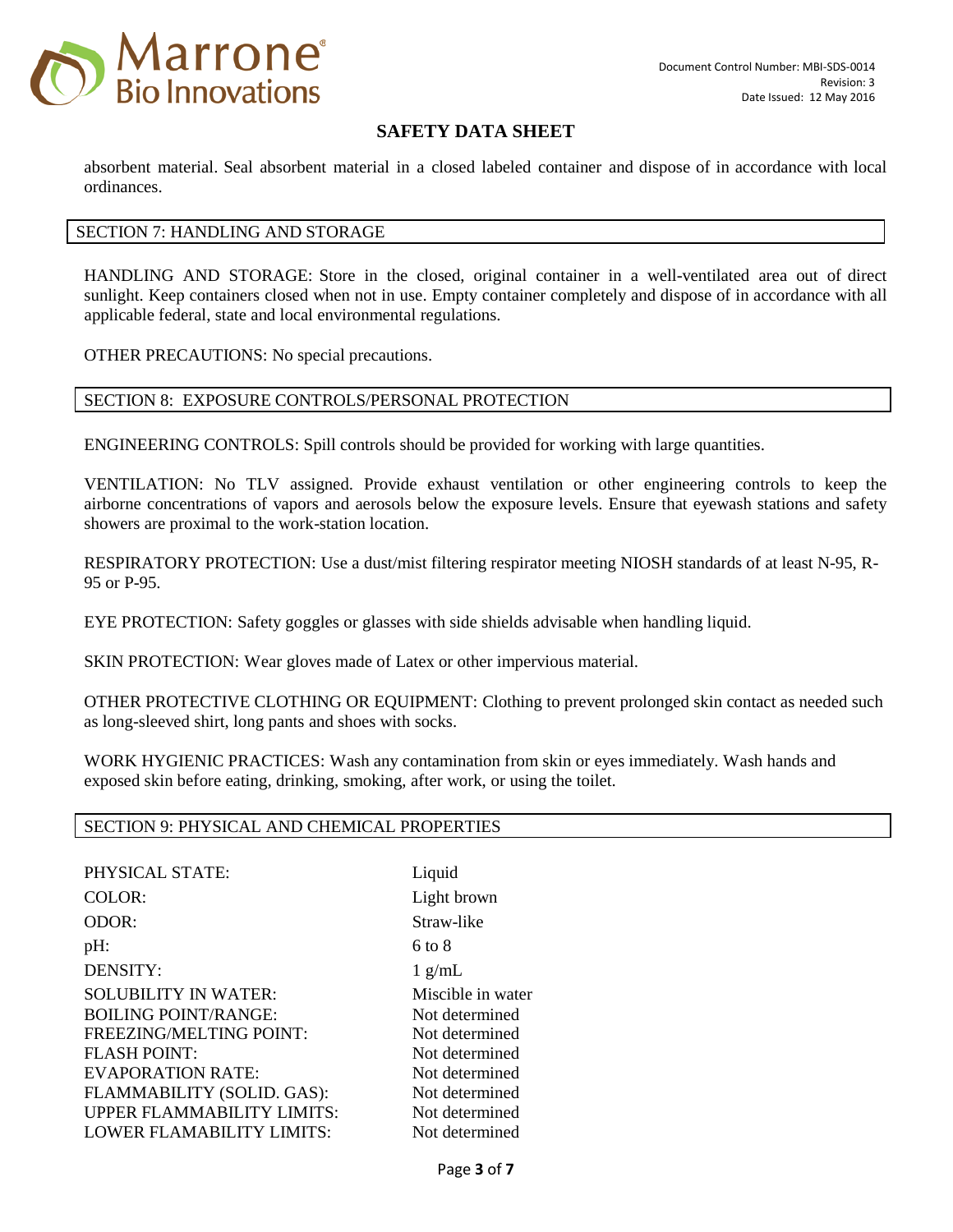

Not determined Not determined Not determined Not determined Not determined Not determined Not determined Not determined Not determined Not determined Not determined

# SECTION 10: STABILITY AND REACTIVITY

STABILITY: Stable. INCOMPATIBILITY (MATERIAL TO AVOID): None known HAZARDOUS DECOMPOSITION OR BY-PRODUCTS: None known HAZARDOUS POLYMERIZATION: Not known to occur CONDITIONS TO AVOID (POLYMERIZATION): None

## SECTION 11: TOXICOLOGICAL INFORMATION

**WARNING:** This product may be harmful if swallowed. This product may be harmful in contact with skin. This product may be harmful if inhaled.

| <b>ACUTE ORAL TOXICITY LD<sub>50</sub></b> | $>5000$ mg/kg (rat). Not classified           |
|--------------------------------------------|-----------------------------------------------|
| ACUTE DERMAL TOXICITY LD <sub>50</sub> :   | $>5050$ mg/kg (rat). Not classified           |
| ACUTE INHALATION $LC_{50}$ :               | $>5.22$ mg/L (rat). Not classified            |
| <b>EYE IRRITATION:</b>                     | Non-irritating (rabbit). Not classified       |
| <b>SKIN IRRITATION:</b>                    | Minimally irritating (rabbit). Not classified |
| <b>SKIN SENSITIZATION:</b>                 | Non-sensitizing (guinea pigs). Not classified |

## SECTION 12: ECOLOGICAL INFORMATION

This product is non-toxic or practically nontoxic (Category 4) to mammalian wildlife, beneficial insects and mites, and freshwater aquatic life in short-term studies. Long-term data is unavailable.

| Avian Acute Oral Toxicity:           | Bobwhite quail. $LD_{50} > 2000$ mg/kg-bw. Non-toxic. Category 5                                                                                                                                                                                                    |
|--------------------------------------|---------------------------------------------------------------------------------------------------------------------------------------------------------------------------------------------------------------------------------------------------------------------|
| Toxicity to freshwater aquatic life: | Rainbow trout (96-hour acute toxicity) $EC_{50} > 1000$ mg/L AI. Minimally<br>toxic. Category 4.<br>Daphnia magna (48-hour acute toxicity) $EC_{50} = 28.8$ mg/L. Category 3.<br>Unicellular green algae (72-hour growth inhibition) NOEC 1000 mg/L.<br>Category 4. |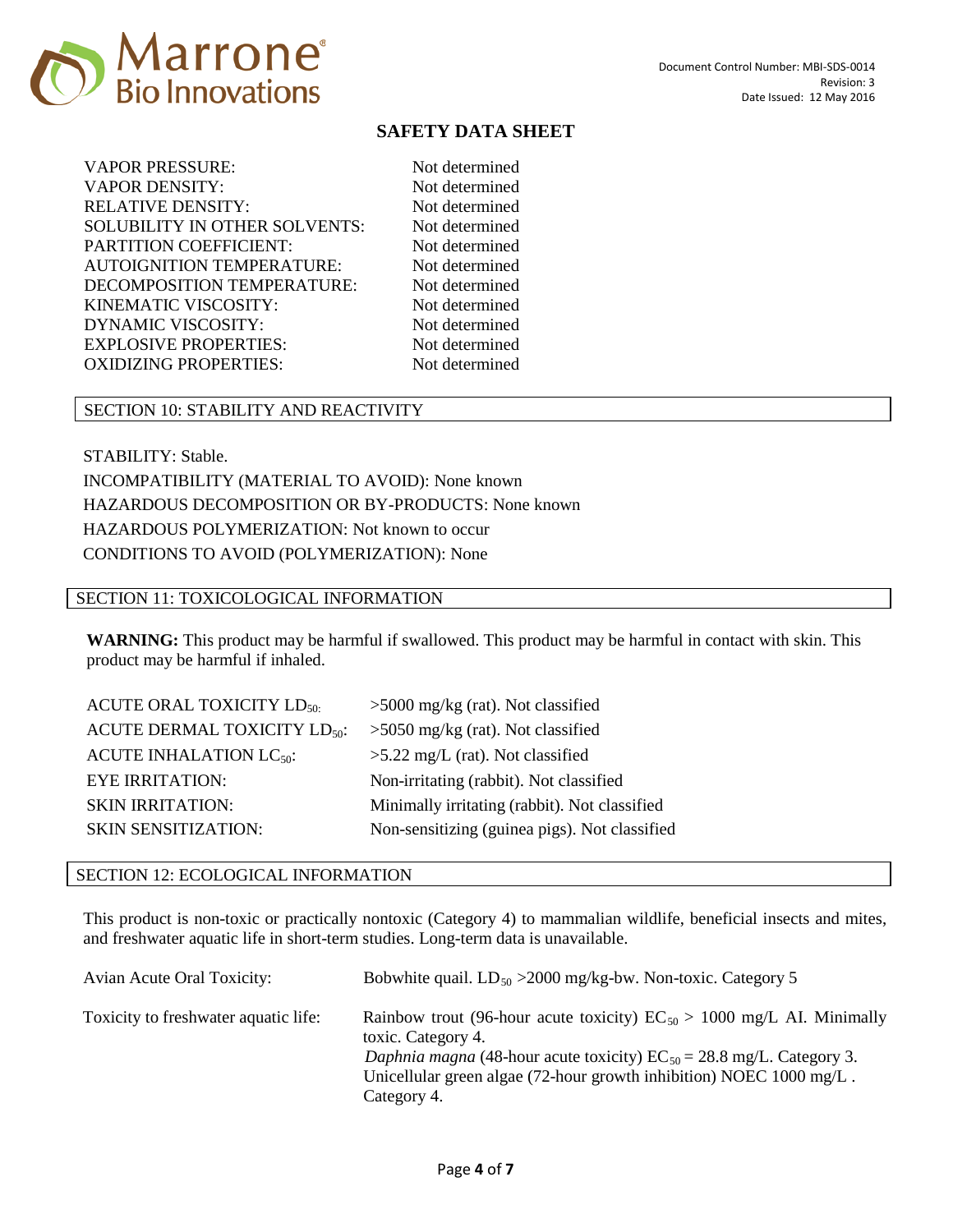

Bees and beneficial insects: Honey bee (48-hour contact and oral acute toxicity)  $LD_{50} > 100 \text{ µg a.s.}$ bee. Non-toxic.

To minimize potential exposure to bees and other pollinating insects, do not apply while bees are foraging. Do not allow product to drift to blooming crops or weeds if bees are foraging. Minimize spray drift away from the target area to reduce effects to other non-target insects.

VENERATE XC has been evaluated for toxicity to non-target insects in a variety of bioassays and on a variety of crops under various normal growing conditions. However, testing all beneficial insects, in all situations, mixtures and combinations, is not feasible. Prior to treating entire crop where the release of beneficial insects serve as part of an Integrated Pest Management (IPM) program, consult with an extension specialist, a pest control advisor (PCA) or with the product manufacturer.

**For terrestrial uses only:** Do not apply directly to water, or to areas where surface water is present, or to intertidal areas below the mean high water mark. Do not contaminate water when disposing of equipment wash water or rinsate.

**Sensitive areas:** The pesticide should only be applied when the potential for drift to adjacent sensitive areas (e.g. residential areas, bodies of water, known habitat for threatened or endangered species, non-target crops) is minimal (e.g. when wind is blowing away from the sensitive areas). Do not allow spray to drift from the application site and contact people, structures people occupy at any time and the associated property, parks and recreation areas, nontarget crops, aquatic and wetland areas, woodlands, pastures, rangelands, or animals. Do not allow product to drift to blooming crops or weeds if bees are foraging. Minimize spray drift away from the target area to reduce effects to other non-target insects

Bioconcentration potential: This material is not expected to bioconcentrate in organisms.

# SECTION 13: DISPOSAL CONSIDERATIONS

Do not reuse containers. Dispose of in accordance with all applicable federal, state, and local environmental regulations.

### SECTION 14: TRANSPORTATION INFORMATION

U.S. DOT: Not regulated

IATA DGR: Not regulated

IMDG: Not regulated

Freight Classification: Insecticide. See NMFTA code.

# SECTION 15: REGULATORY INFORMATION

INTERNATIONAL REGULATIONS TSCA: Exempt

U.S. FEDERAL REGULATIONS CERCLA: Not applicable.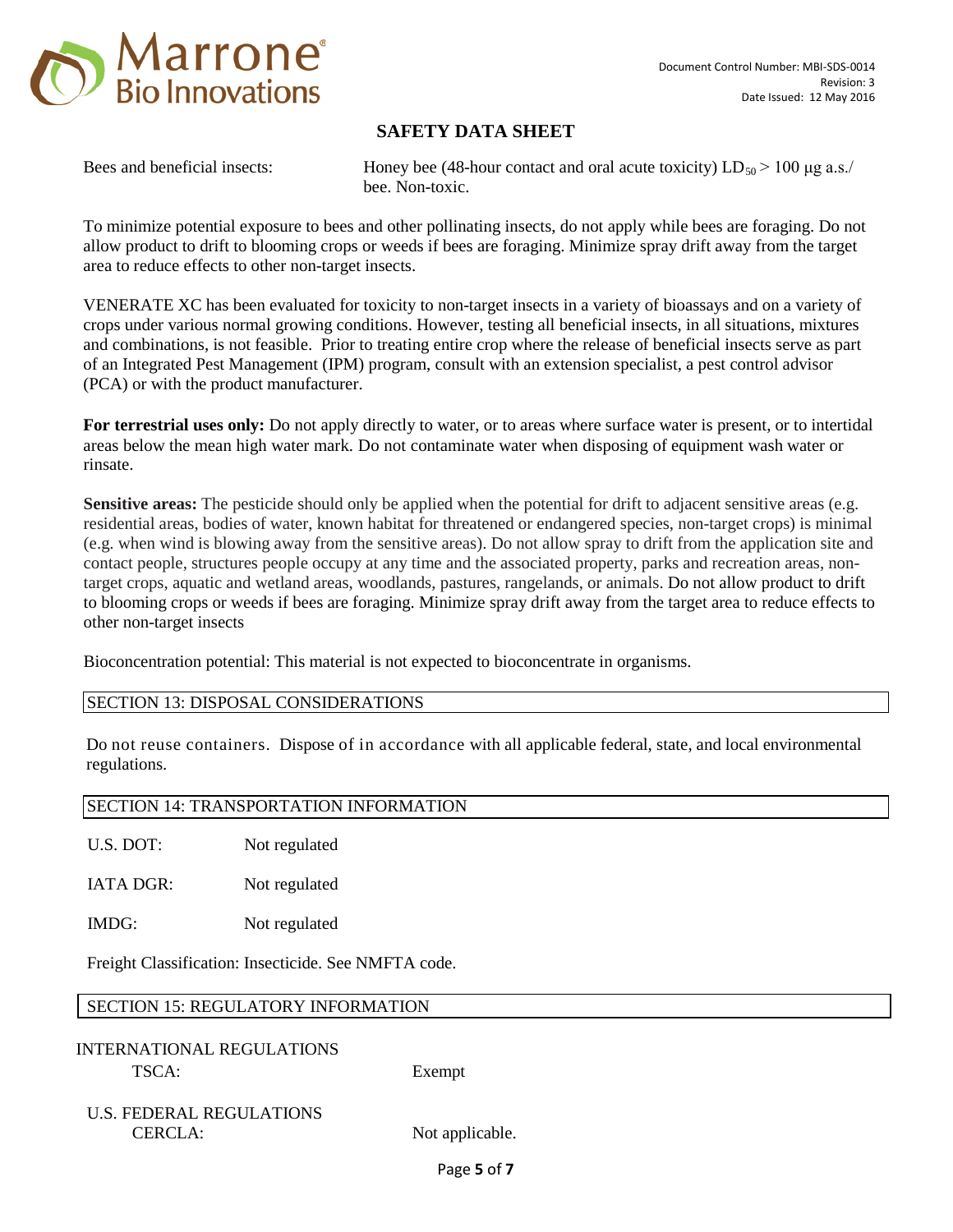

# SARA TITLE III HAZARD CLASSIFICATION SECTIONS 311 AND 312:

| Immediate (acute) Health:             | None           |                                                                                                                                       |
|---------------------------------------|----------------|---------------------------------------------------------------------------------------------------------------------------------------|
| Delayed (chronic) Health:             | None           |                                                                                                                                       |
| Fire:                                 | None           |                                                                                                                                       |
| <b>Sudden Release of Pressure:</b>    | None           |                                                                                                                                       |
| Reactivity:                           | None           |                                                                                                                                       |
| <b>SARA 313:</b>                      | Not determined |                                                                                                                                       |
| <b>U.S. STATE REGULATIONS:</b>        | None           |                                                                                                                                       |
| US STATE RIGHT-TO-KNOW REGULATIONS:   |                |                                                                                                                                       |
| New Jersey Right To Know Components   |                |                                                                                                                                       |
| 1-hexanol                             | CAS No.        | $111 - 27 - 3$                                                                                                                        |
| Propylene glycol                      | CAS No.        | $57 - 55 - 6$                                                                                                                         |
| Pennsylvania Right To Know Components |                |                                                                                                                                       |
| 1-hexanol                             | CAS No.        | $111 - 27 - 3$                                                                                                                        |
| Propylene glycol                      | CAS No.        | $57 - 55 - 6$                                                                                                                         |
| California Proposition 65             | harm.          | This product does not contain any chemicals known to State of<br>California to cause cancer, birth defects, or any other reproductive |

## SECTION 16: OTHER INFORMATION

| NFPA HAZARD CLASSIFICATION |                 |
|----------------------------|-----------------|
| HEALTH: 0                  | FLAMMABILITY: 0 |

# HMIS HAZARD CLASSIFICATION HEALTH: 0 FLAMMABILITY: 0 REACTIVITY: 0

SPECIAL HAZARDS: Not Determined

| Date Issued:          | 12 May 2016                                                |
|-----------------------|------------------------------------------------------------|
| Revision:             |                                                            |
| <b>Revision Note:</b> | Update address, right to know, H and P statements, general |
|                       | corporate document consistency                             |

REACTIVITY: 0

DISCLAIMER: IN NO EVENT SHALL MARRONE BIO INNOVATIONS BE LIABLE FOR ANY INCIDENTAL, CONSEQUENTIAL OR SPECIAL DAMAGES. THE DATA PROVIDED IS FOR GENERAL INFORMATION ONLY AND IS NOT INTENDED AS A COMPREHENSIVE GUIDE CONCERNING